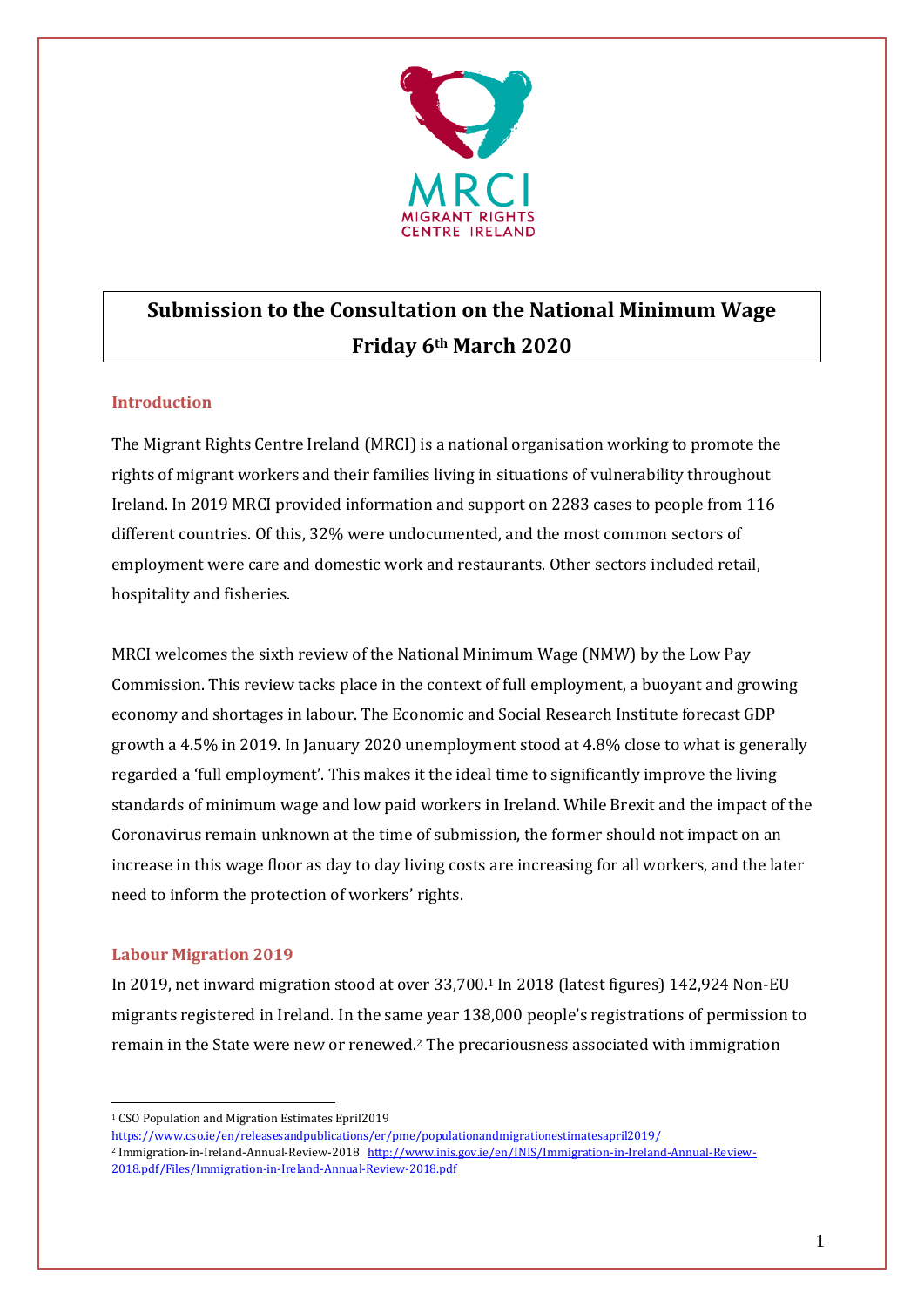status merits special consideration when developing strategies to ensure equality outcomes for migrants including pay and conditions.

People from a migrant background are integral to the Irish labour market. CSO 2016 figures show that 14.9% of the workforce is non-Irish nationals with almost half are employed in Food Services, Manufacturing Industries and Human Health and Social Work. Nearly half (46.9%) are classified as non-manual, manual skilled, semi-skilled or unskilled workers, compared with 39.2% of Irish nationals. The unemployment rate among non-Irish nationals was 15.4%, compared with a rate of 12.6% among the Irish population.

In 2019 Minister Humphries approved new changes for employment permits in several sectors with identified labour shortages by business; lifting quota for chefs and increasing permits for food manufacturing by 1,500.

## **Consolidation of Employment Permit Acts**

A long overdue review and consolidation of the Employment Permit Acts is being undertaken by the Department of Business, Enterprise and Innovation. While a welcome development, the proposed Heads of Bill contained very little by way of providing a more flexible and open system. A core element of the Labour Migration review is the stated commitment to fighting exploitation. Unfortunately, no changes to the legislation to date have been proposed to address a worker's mobility which would assist in addressing exploitation. However, a worker still remains tied to their employer which increases the risk of exploitation. MRCI is also extremely concerned that the proposed introduction of a Seasonal Employment Permit will leave workers extremely vulnerable to exploitation and is an approach which MRCI is highly critical of.

## **Gaps in Data Collection on Migrants**

For the last six years MRCI has highlighted the lack of data being collected in relation to the participation of migrants in the labour market. The samples of publically available datasets remain too small to make statistically sound assertions on the proportion of migrant workers earning the minimum wage or in low-paid employment.

## **Non-Compliance and Exploitation**

MRCI deals on a daily bias with people who have experienced exploitation. Exploitation continues to be persistent in low paid sectors of the economy and regime of compliance is central to its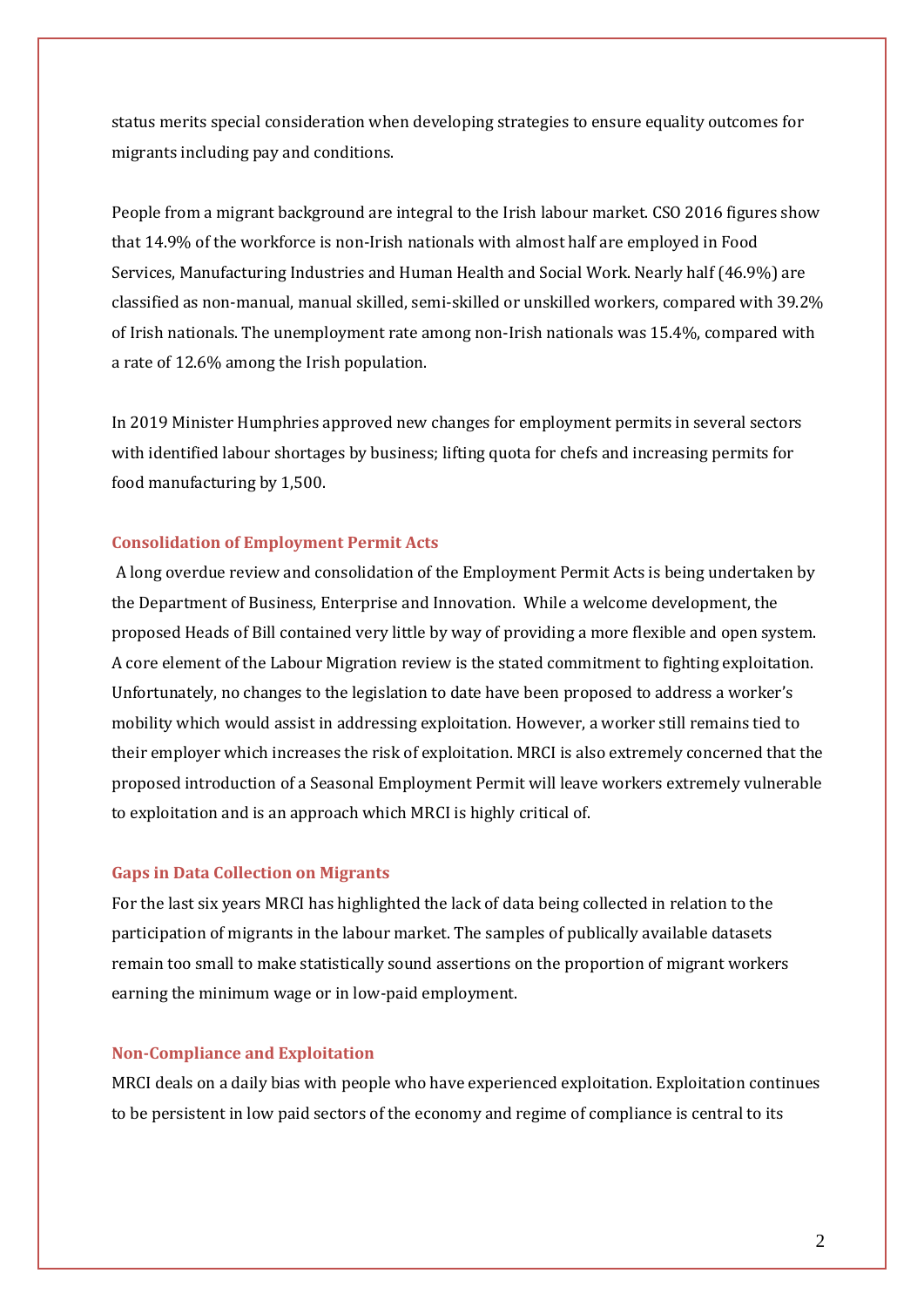eradication. Research by MRCI in 2015 with 104 migrant workers<sup>1</sup>3, revealed that while migrant workers are more knowledgeable about their rights few are able to assert these rights and improve their conditions.

## **Fishers**

In December 2017, MRCI launched research into the experience of migrant fishers which revealed widespread exploitation.

- A majority (65%) work more than 100 hours a week,
- Average pay is just  $E2.82$  per hour,
- One in four have experienced verbal or physical abuse,
- One in five have experienced discrimination and racism,
- 40% do not feel safe at work,
- $\bullet$  Discrimination, exploitation and verbal & physical abuse are common<sup>4</sup>

# **Irregular Migration**

Pay and upholding good terms and conditions of undocumented migrant workers continues to be a serious issue for MRCI. Research carried out by MRCI in 2016 with over 1,000 undocumented migrants, found that the overwhelming majority (89%) are in employment, typically (though not always) in sectors where low-paid work is prevalent. The top five sectors of employment are Restaurant & Catering (32%), Domestic Work (29%), and Cleaning and Maintenance (13%). Other sectors include retail, hotel, medical, healthcare and agriculture.

A high proportion of these (66%) have been in their current job for over 2 years and of this 31% have been in the same job for over 5 years. 69% indicated that they are working over 30 hours, with more than half earning over €300 a week. The survey reveals that many undocumented migrants in Ireland are well-educated, with 97% possessing secondary school education and 53% educated at third level.5This group are invisible in the labour market and in any official data. MRCI is conducting new research in this area in 2019 and will send it to the Commission when it is completed.

## **Access to Justice**

<u>.</u>

MRCI is deeply concerned by the continued gap in protections for workers whose employer is informally insolvent. These workers are unable to access the State's Insolvency Payments Scheme

<sup>&</sup>lt;sup>3</sup> All Work and Low Pay; the experiences of migrants working in Ireland (MRCI - May 2015[\) http://www.mrci.ie/wp](http://www.mrci.ie/wp-content/uploads/2015/11/MRCI-All-Work-and-Low-Pay.pdf)[content/uploads/2015/11/MRCI-All-Work-and-Low-Pay.pdf](http://www.mrci.ie/wp-content/uploads/2015/11/MRCI-All-Work-and-Low-Pay.pdf)

<sup>4</sup> Left High and Dry; The Exploitation of Migrant Workers in the Irish Fishing Industry (Dec 2017) https://www.mrci.ie/presscentre/severe-exploitation-persists-on-irish-fishing-boats-says-new-report-11122017/ <sup>5</sup> Ireland is Home Survey 2016: http://www.mrci.ie/wp-content/uploads/2016/05/Ireland-is-Home-2016-Infographic-FINAL.pdf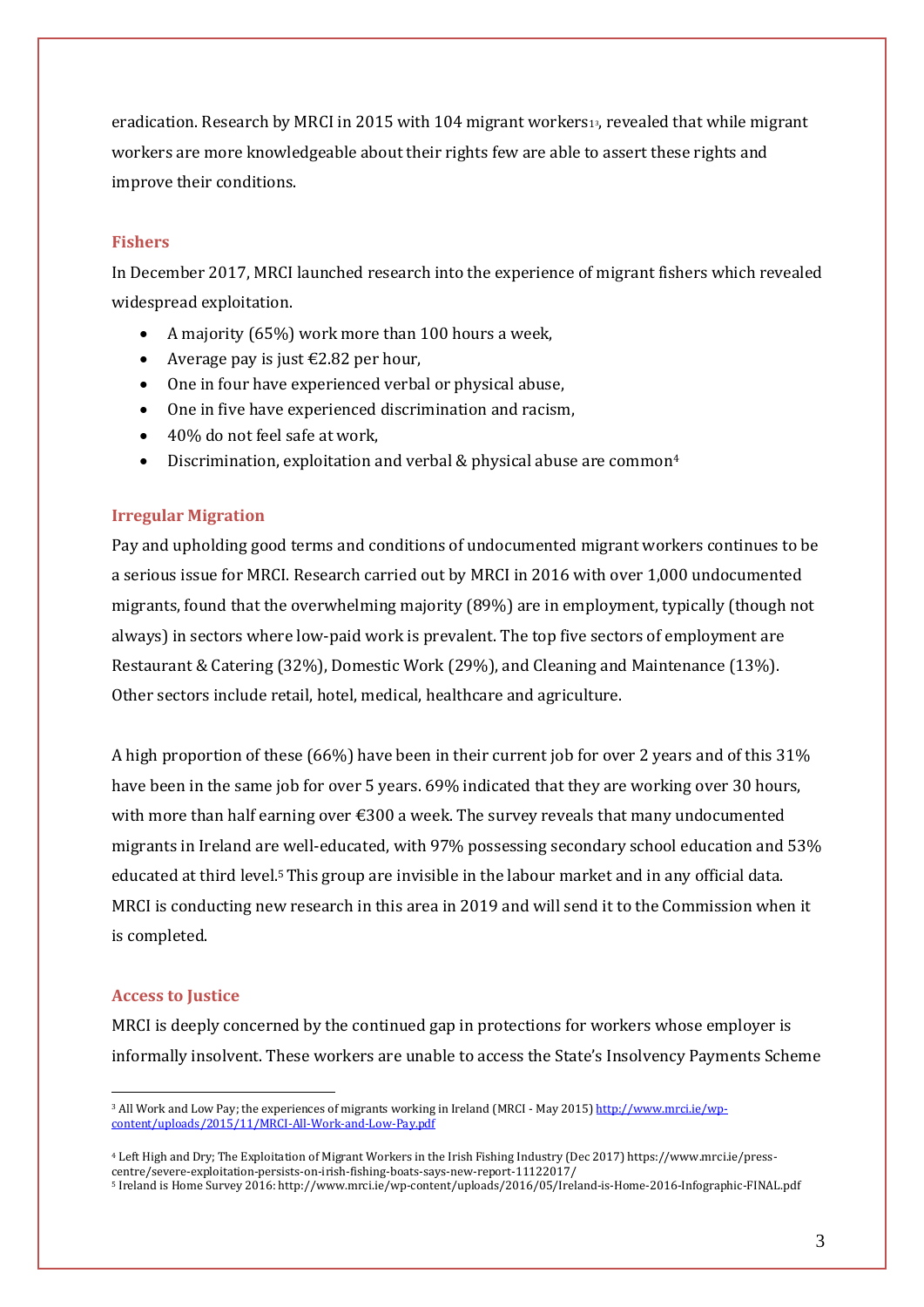when their employer walks away and fails to properly wind up a business. This was exposed in the Glegola Supreme Court judgement and the Government must act immediately to address this6.

MRCI is dealing with a numbers of cases where workers are exploited and have had their wages stolen but have no recourse because their employer closed up and walked away with impunity. Employers are acting without impunity and workers are receiving a double punishment for their actions. Workers wages are stolen by employers and they are then refused access to recourse by the Government. A key issue is that Ireland has not correctly transposed EU legislation into Irish law to deal with informal solvencies.

MRCI acknowledges that many of the issues that arise from the State's Insolvency Payments Scheme are outside the scope of the LPC, however, to date the Commission has taken a proactive role in highlighting exploitation and making recommendations to assist with its prevention and in protecting workers, which is a very welcome approach. We encourage the LPC to continue to have a dedicated focus on preventing, combating and addressing exploitation and to take this

<sup>&</sup>lt;u>.</u> <sup>6</sup> <https://www.casemine.com/judgement/uk/5da02c8b4653d058440f99c4>

[https://www.irishexaminer.com/breakingnews/business/supreme-court-upholds-damages-award-of-16000-to-woman-over](https://www.irishexaminer.com/breakingnews/business/supreme-court-upholds-damages-award-of-16000-to-woman-over-redundancy-law-failure-by-state-893352.html)[redundancy-law-failure-by-state-893352.html](https://www.irishexaminer.com/breakingnews/business/supreme-court-upholds-damages-award-of-16000-to-woman-over-redundancy-law-failure-by-state-893352.html)